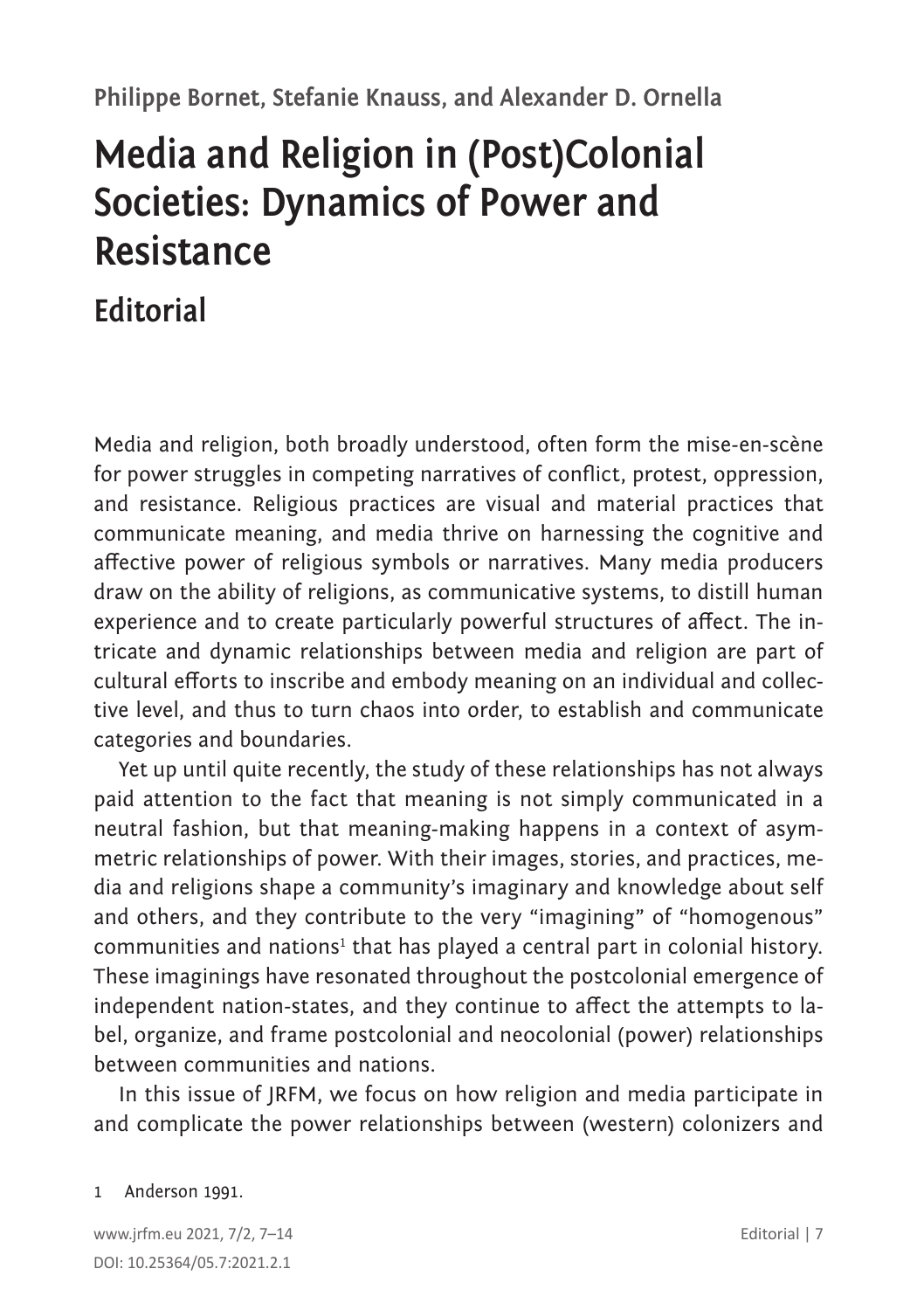(non-western) colonized during the historical period of colonialism and in "coloniality", a term introduced by Aníbal Quijano to describe the ways in which colonial dynamics of othering and difference, as well as western epistemologies, continue to shape the cultural, economic, political, and religious forces within and between communities. $^2$  The studies published here focus on these very continuities and ruptures between historical colonialism, postcolonialism, internal colonialism within a society, and neocolonialism: Amruta Patil introduces us to her work with graphic novels as a space of subversion and critique; Genoveva Castro discusses cinematic reimaginings of Indian mythology; Philippe Bornet directs our attention to 19th-century visual representations of India; Héctor Varela Rios offers a decolonializing theological reading of an influential work of 19th-century Puerto Rican art; and Sakina Loukili analyzes the ways in which self-identified Muslim parties in the Netherlands use social media as "third spaces".

In media studies, postcolonial theory, on which the contributions in this issue draw substantially, has provided a helpful frame for the analysis of dynamics of power and resistance, in both the past and the present.<sup>3</sup> Yet this theoretical framework also has come under some critique since the turn of the century, partly because of its tendency to reduce the complexity of colonial encounters to simplistic binary patterns. As Wendy Willems argues, attempts to "de-westernize" academic media studies have often perpetuated rather than subverted dominant eurocentric structures and cultural assumptions.<sup>4</sup> Raka Shome also emphasizes that media, their uses and users, have played a major role in maintaining colonial power imbalances and imposing western structures of knowing,<sup>5</sup> and they largely continue to be dominated by the west in postcolonial times, both in popular culture and in the academic study of it. Instead, Shome argues, media studies need to find new and different ways of "engaging how very different geopolitical and colonial contexts in the South (and the non-West more generally) have produced media practices, cultures, and objects that may challenge what we understand by media, its history of development, its possible uses, effects, and so on".<sup>6</sup>

- 2 Quijano/Ennis 2000.
- 3 Rajagopal 2011; Merten/Krämer 2016.
- 4 See Willems 2014.
- 5 See Shome 2019.
- 6 Shome 2019, 306.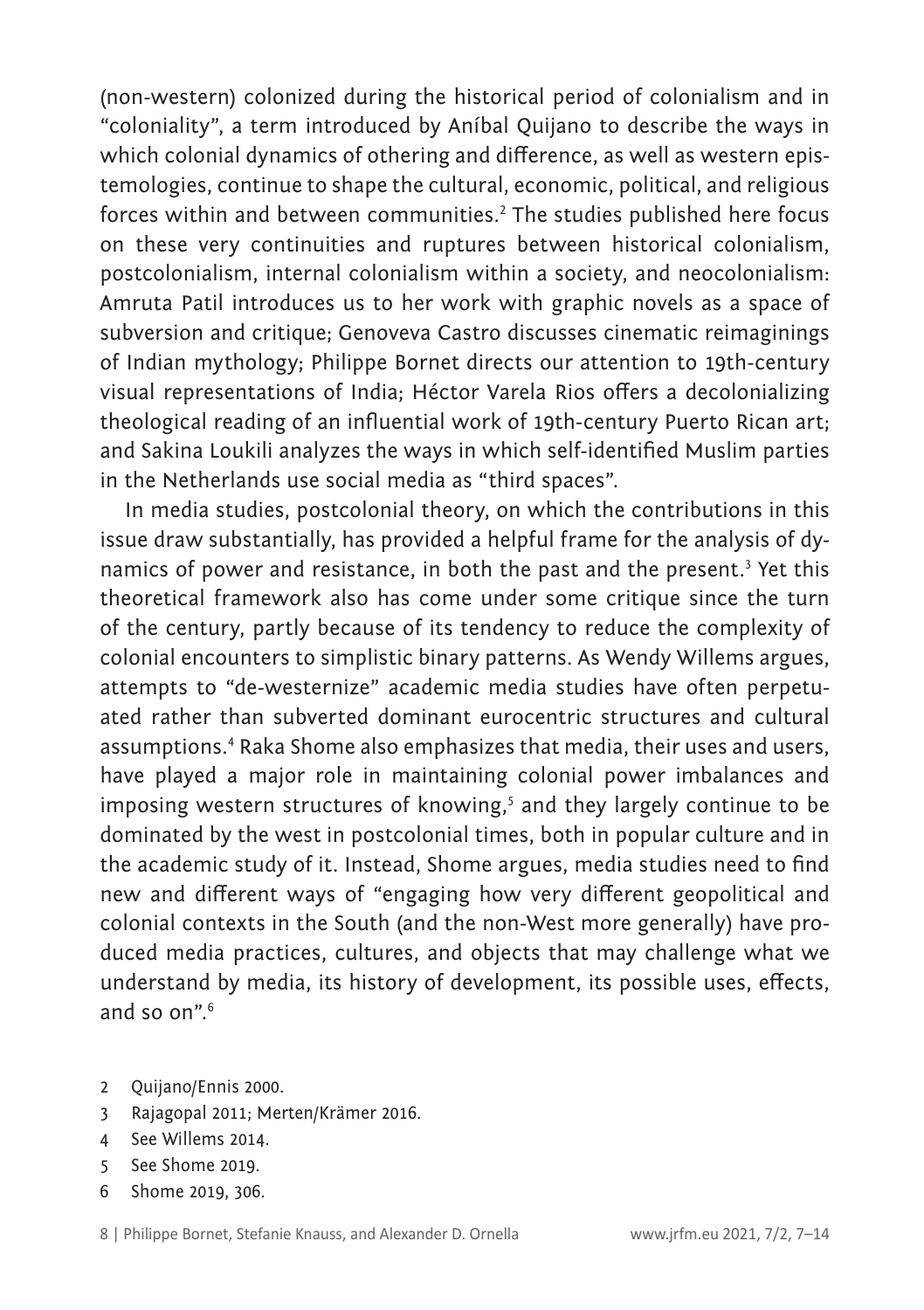This critique of postcolonial theory opens up a range of new questions and reconsiderations in media studies, not least the need for more sustained attention to the role of religion, which so far has been under-researched. We will use the remainder of this introduction to map out some of what we consider to be particularly pertinent questions for the field of media and religion in postcoloniality, gesturing towards initial considerations as well as avenues for further research. The contributions collected here touch on some of these questions and they will also, we hope, inspire further research.

One issue relates to the notion of "global" media itself, with its assumption that media produced in the west and globally distributed are perceived to be truly "global", i.e., received as formative meaning-making narratives everywhere. However, this notion perpetuates the binary of the (former) colonizer as the producer of cultural meaning and the colonized as its passive recipient. As Bornet in this issue shows, the stories of production and reception of media (in his case engravings and photographs) are much more complex and implicate multiple sites and subjects, with consequent shifts in representation and significance that are not always easily pinned down. In order to more accurately account for these movements and re-significations, it might thus be helpful to speak of "transcultural", instead of "global", media and media studies, and to look at the contextual and local sites of media production and consumption.<sup>7</sup>

Other questions relate to the epistemological dimension of media and religion: How do their stories and images with their affective and cognitive power shape our understanding of the world and of others and – more fundamentally – our understanding of reality itself? How do they not just reflect but also create reality, a reality in the service of colonial powers, or one that resists them? Varela Rios's critical analysis of the painting *El Velorio* shows for example the crucial differences between a colonialized view of the represented material reality as "chaotic" and opposed to the immaterial sacred and a decolonialized understanding of it as complexity and dynamic movement, and as participating in the sacred.

Discussing media in a postcolonial context also raises the question of media ownership and requires a reconsideration of notions such as "property" or "individual ownership" when media images or religious traditions are exchanged and travel across contexts, often without stating the original

7 An example of an ethnography of "global media" in local contexts is Murphy/Kraidy 2003.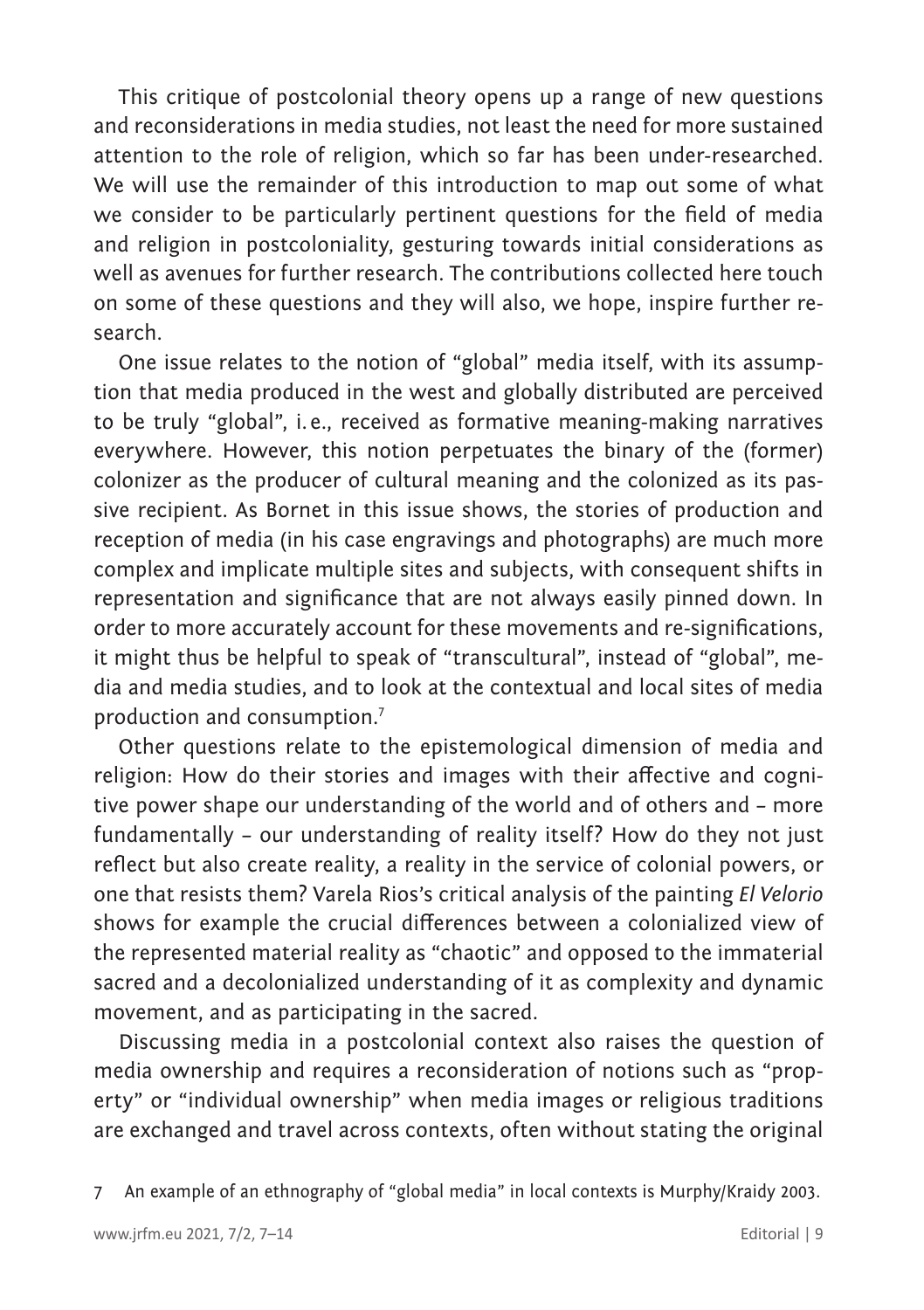producer of an image or its "owner", as Bornet also notes. The blurring of the roles of media creators and consumers, expressed in the study of digital media in the term "prod-use/prod-user",8 thus has, perhaps, a longer prehistory than imagined. In a more contemporary context, the productive ambiguity between media producer and consumer is apparent in Loukili's contribution, where the consumption of media (here, mainstream news) is directly related to, and even a part of, the production of media as a resistant discourse.

While digital media, the focus of Loukili's analysis, seem to open up new possibilities in terms of media production, accessibility, and consumption, they also raise further critical questions that need attention: Do they provide tools for more equitable access to distant or even global audiences and the production of local narratives and thus represent sites of postcolonial agency, or do they, on the contrary, reproduce old colonial asymmetries?<sup>9</sup> Are religious authorities contested through the broader participation in content production, or are they instead reinforced? Can digital media become, as Loukili argues, a means to "talk back" against mainstream media and religious or social institutions, and their images of the internal or external other, and a space for alternative socio-religious discourses and political agency to develop? Or do the logics of digital media, and perhaps in particular of social media, lend themselves to tendencies of polarization and populism, as we can also observe across the world?

The focus on the particular emphasized in methodologies inspired by postcolonial theory as a means to avoid the universalization of a single (western) perspective is also helpful in media studies. Attention to a specific medium can provide insight into the complexities of its production and reception contexts, and the way in which political and religious authority might have been associated with a medium and its use in the (post)colonial situation. For example, how did the predominantly written culture of post-Enlightenment Europe, with its particular forms of argumentation, rationality, knowledge production and conservation, and narrative memorialization favor the imperialistic ambitions of western powers?<sup>10</sup> The wide dissemination of textual material and the associated changes in media consumption (such

- 9 See for example Sundaram 2009, about digital piracy as a way to overcome these asymmetries, which also challenges the above-mentioned notions of property and ownership.
- 10 See Goody 1986 for an anthropological analysis of the impact of writing on societies and religions.

<sup>8</sup> Bruns 2007.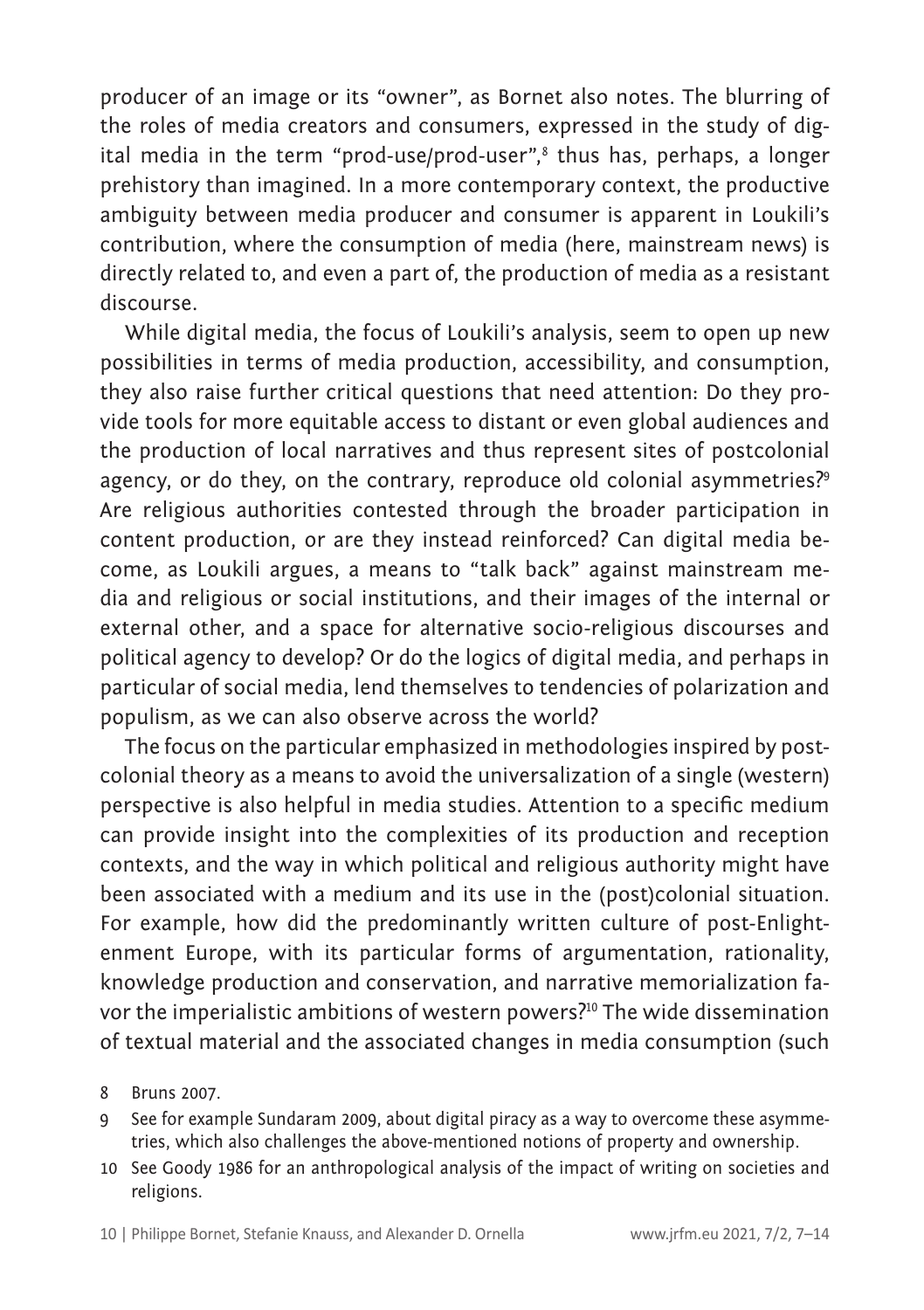as reading practices), as well as the emphasis on literacy (and with it literary practices and traditions) in western education in colonial contexts, arguably produced irreversible changes in social structures – including, of course, in religious communities and with the help of religious agents such as Christian missionaries. Yet at the same time, even if print was often imported by western agents, it was quickly used locally to promote local traditions and, over the long term, local independence movements and nationalisms.<sup>11</sup> Patil's creative mingling of text and images and her emphasis on the figure of the storyteller in her graphic novels might be seen as ways to play with these shifts between oral and literary traditions, visual and textual media, and to make her own contribution to the continued multimedia narrative of mythologies, both traditional and contemporary.

The media of photography and cinema also opened up particular new opportunities: while it has often been noted that films produced in the western cinematographic industry have tended to represent stereotyped images of non-western cultures, it must also be stressed that photography and cinema have been transnational (or global) enterprises from the very beginning.12 As Bornet points out in his contribution in this issue, these technologies were quickly adopted in colonial contexts to serve their particular, and often anti-colonial, agendas. In many of these cases of local media production, religious themes have played an important role in the identity formation of groups. As popular and powerful stories, they are likely to bring together people from various horizons and have the ability to touch people on a deep emotional level, making them particularly persuasive – something Patil also draws on in her graphic novels. Religious themes can also be used to speak indirectly about political realities, especially in contexts in which the expression of political preferences is or was dangerous or censored.<sup>13</sup> Today, and with the assistance of cheaper and more accessible digital technologies, local production contexts continue to draw on religious stories and themes to make sense of the postcolonial and neocolonial situation of various communities in a global context.<sup>14</sup> These possibilities are apparent in

- 11 See Green 2014 for a study of how evangelical missionaries in South Asia brought new techniques and media that were appropriated in Muslim circles, and Mitter 1994 for an analysis of the relations between printed art and Indian nationalism.
- 12 For a critique of the complexity of the role of photography and other visual media in the colonial and postcolonial context and their histories, see Azoulay 2019.
- 13 See for example Pinney 2004; Dwyer 2006.

14 Meyer 2015.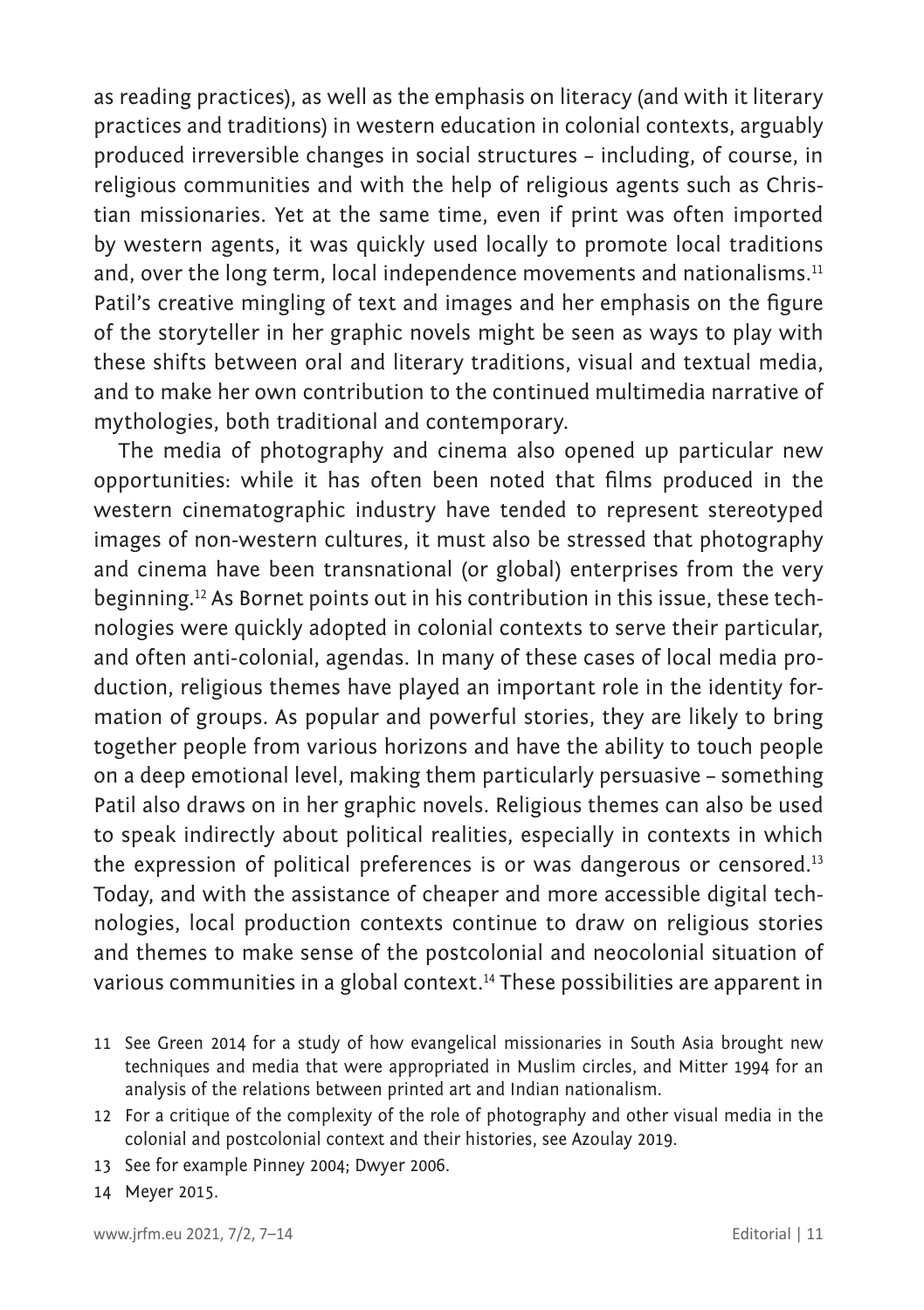Castro's analysis of the cinematic reimagining of Rāvaṇa as a positive figure of identification for the oppressed and social outcasts, which shows that traditional religious narratives can become a resource to articulate critique or resistance with regard to socio-cultural issues.

With this attention to diverse sites of media production and consumption, it is critical to account for changes in linguistic practices and values – albeit sometimes "transparent" and invisible. English has become the de facto *lingua franca*, the dominant language for communicating across borders and cultural contexts, both in media and in their academic study. This raises the question of how the dominance of one particular language shapes knowing the world through its specific concepts and structures, and the forms of (visual and textual) communication of this knowledge. As Patil shows, the question arises of what these linguistic developments imply for creators and recipients of media in non-English cultures in terms of production and distribution, as well as in terms of worldviews or expectations associated with a given language. Are digital media, which have primarily been created within a western English linguistic framework and its respective technologies, for example, able to account for the diversity of the world's languages, alphabets, and cultures? What kinds of linguistic "hybridizations" are at work, how are they influenced by social and religious values, and how do they affect social and religious communities? Are we witnesses to a worldwide cultural and linguistic uniformization, or are new media providing ways for minorities to express their own views in their own idiom?

These questions open up numerous avenues of research on the relationship between media and religion in the context of postcoloniality. The contributions gathered in this issue of JRFM address some of them without, of course, exhausting the subject. Attending to a wide range of temporal and cultural contexts, as well as media and religious traditions, the articles investigate the complex relationships between people, religion, and media – continuously reworked and renegotiated – under the conditions of postcoloniality.

In the exclusive interview, "Playing with Words, Worlds, and Images", Patil discusses her multifaceted work with the editors of this issue. Through the medium of the graphic novel, she creates powerful narratives that are also visually beautiful artworks. Attentive to aspects such as gender, social inequalities, and the environmental crisis, she turns old stories that had been "fossilized" in the past into living mythologies for contemporary times.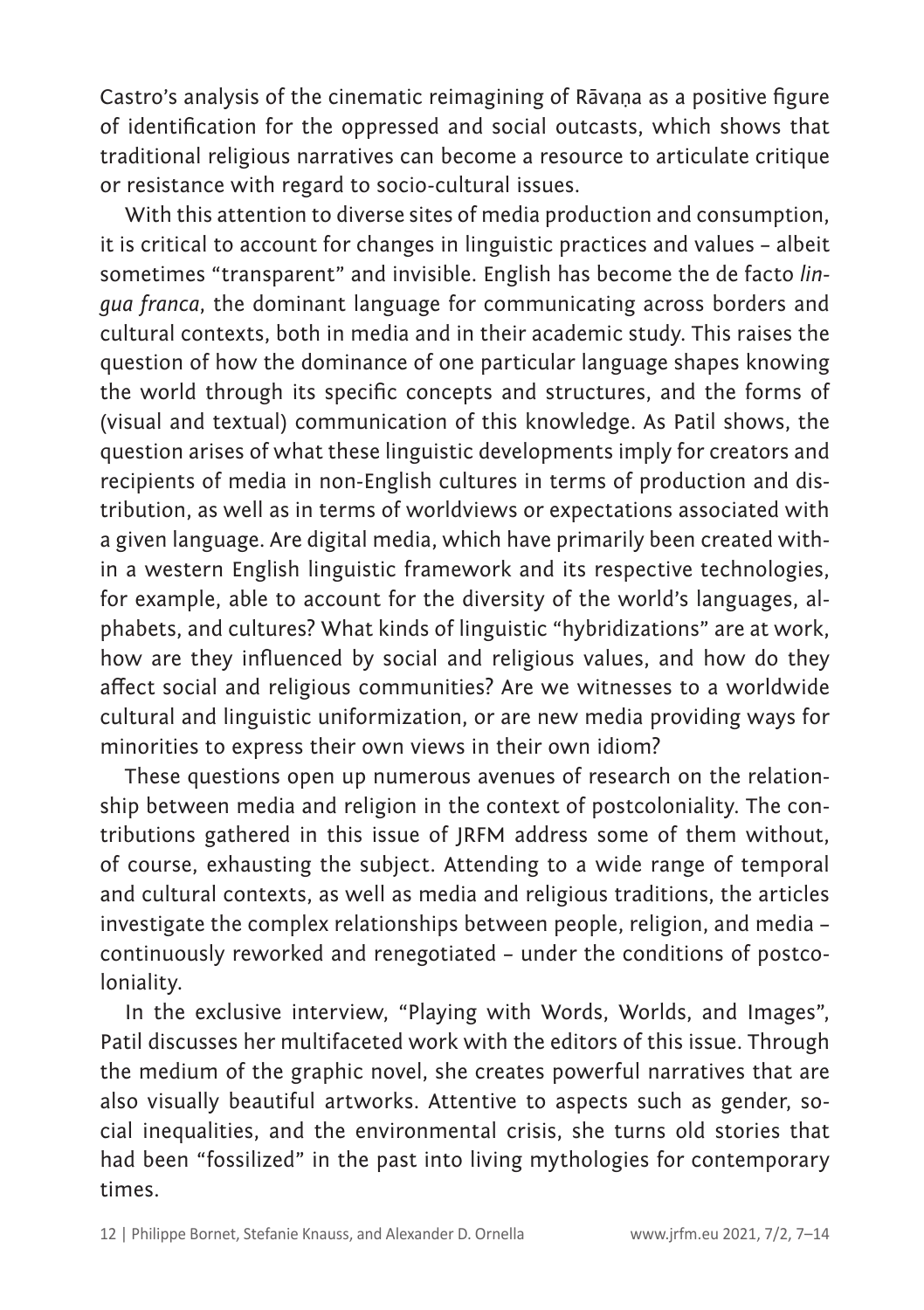Focusing on Indian mythology in the contemporary context as well, Castro analyzes in her contribution, "Validating Demons: Recasting Rāvaṇa as a Leader of the Oppressed in Mani Ratnam's Film Version of the *Rāmāyaṇa*", how the figure of the villain, Rāvaṇa, has been reinterpreted over time in interaction with contemporary social and political issues, embedding the film in a long tradition, especially in South India, that has recast Rāvaṇa in a positive light.

Moving back in time while remaining in the same context, Bornet's contribution, "Unruly Images: Representing India in the Calwer *Bilder-Tafeln zur Länder- und Völker-Kunde* (1883)", analyzes a volume published with the ambition to show the whole world through images. While such images have often been interpreted as a case of "visual Orientalism", a closer look shows that the images circulated through a range of contexts (from typical missionary visual propaganda to traditional Indian iconography, drawings made by travelers, and photographs) in the process, resisting attempts at reducing them to one-dimensional objects.

Also drawing on a historical artefact, a well-known 19th-century Puerto Rican painting, Varela Rios's article, "Using Latinx Theology's *Lo Cotidiano* to Decolonialize Oller's *El Velorio*", offers a decolonial reading of the painting "against the grain" which, with its emphasis on the everyday and material culture, highlights alternative (theological) forms of engaging reality and the divine together with a critique of colonial hierarchies.

Loukili's contribution, "Making Space, Claiming Place: Social Media and the Emergence of the 'Muslim' Political Parties DENK and NIDA in the Netherlands", is an example of colonial dynamics of othering and disempowerment taking place not only in the (former) colonies but also within metropolitan societies. Focusing on the example of two self-identified Muslim parties in the Netherlands, Loukili analyzes the role of media in othering, and the use of social media by the two parties to "talk back" and claim a space in discourses of migration, Dutch identity, politics, and religion, showcasing thus the ambivalent role of media and religion in dynamics of power and resistance.

These studies highlight the multilayered, and often contradictory, processes of power and resistance in the interactions of media and religion, and they offer rich material beyond their particular case to reconsider theoretical and methodological questions in the study of media and religion in postcoloniality.